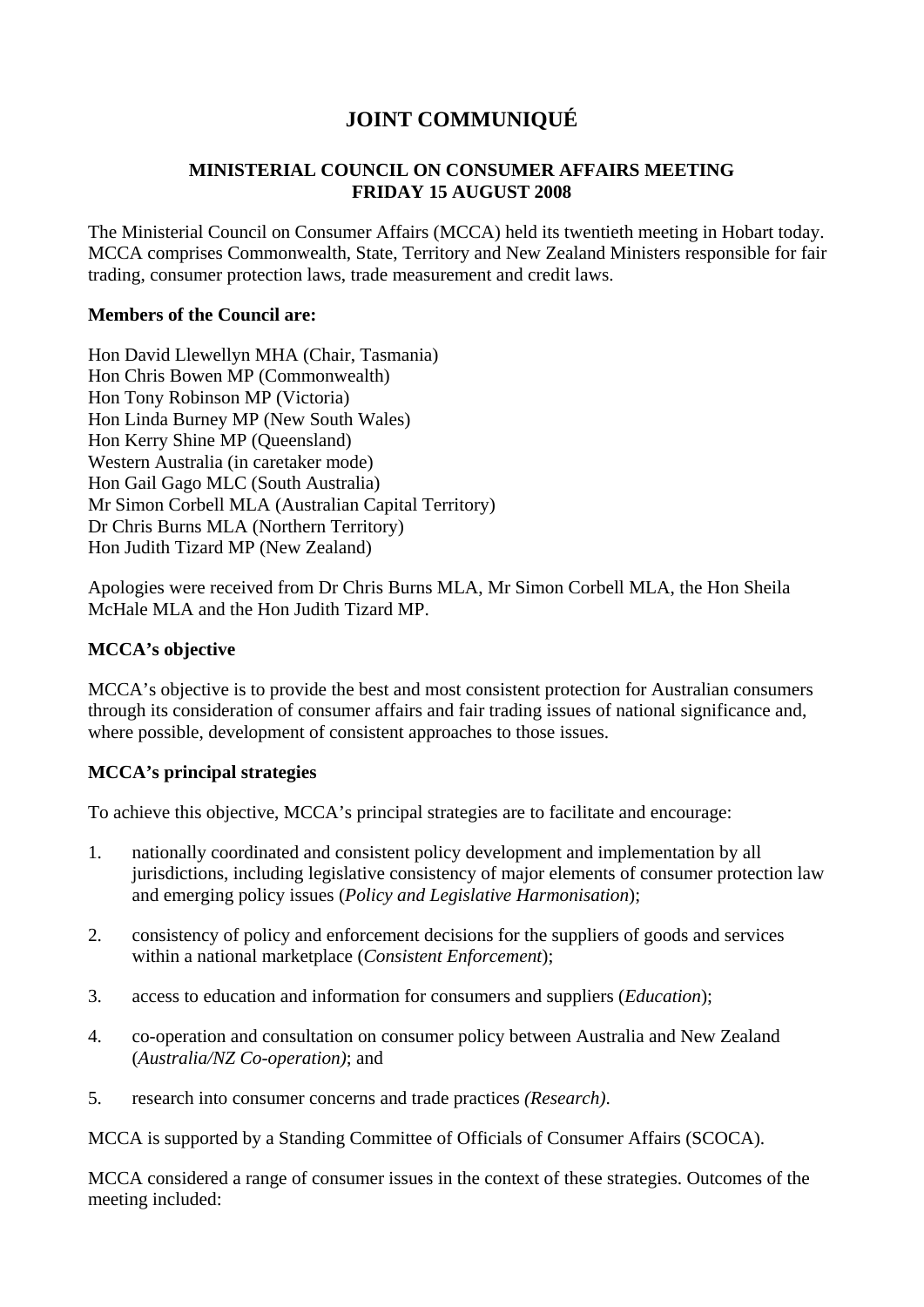# **Enhancing Australia's Consumer policy Framework: Reform Proposals**

Today the Ministerial Council on Consumer Affairs (MCCA) agreed a series of proposals for farreaching consumer policy reform. In doing so, the Ministerial Council responded to the Council of Australian Government's (COAG) request that the Business Regulation and Competition Working Group (BRCWG), in cooperation with MCCA, develop enhanced national approaches for Australia's consumer policy framework, drawing on the final report of the Productivity Commission (PC).

MCCA has taken this opportunity to build on its high-level commitments made in May 2008 and reach in-principle agreement on a range of policy initiatives designed to provide greater national consistency in Australia's consumer laws, their enforcement and the way in which those laws are developed. This represents a cooperative approach by the States and Territories to work with the Commonwealth to develop national reforms. The PC estimated that taking these steps could result in benefits to Australian consumers of between \$1.5 billion and \$4.5 billion a year.

In proposing these reforms, MCCA recognises that while Australia's current consumer policy framework has strengths, it is in need of significant improvements to overcome existing inconsistencies, gaps and duplication in Australia's consumer legislation and its enforcement. Australian consumers can benefit from consistent national coverage by a uniform national consumer law, and by coordinated enforcement action, providing them greater confidence in Australia's product and service markets. In this way, Australian governments can build on the structural market reforms of the past 15 years, to better enable consumers to drive competitive, efficient and well-functioning markets in future.

In agreeing to these proposals, MCCA seeks to build on its earlier agreement to introduce a new national product safety regulation and enforcement system, which was confirmed by COAG at its 3 July 2008 meeting, and also the agreement of the State and Territories to transfer their responsibilities for the regulation of consumer credit to the Commonwealth. The development of increasingly national consumer product and service markets means that Australian consumers will benefit from uniform national consumer policy, legislative and enforcement frameworks.

The Ministerial Council proposes that COAG consider the following reform proposals, which would form the basis of an enhanced consumer policy framework for Australia to be agreed by COAG at its 2 October 2008 meeting. These policy proposals have been developed through a process led by the Commonwealth, in which the States and Territories have been actively involved.

# *A national consumer policy objective*

Effective national consumer policy requires common adherence by the Commonwealth, the States and the Territories to a single national objective. With this in mind, the Ministerial Council proposes that all Australian governments should agree to a common, overarching objective for consumer policy based on the Productivity Commission's proposed objective: '*To improve consumer wellbeing through consumer empowerment and protection, fostering effective competition and enabling the confident participation of consumers in markets in which both consumers and suppliers trade fairly*.'

Ministers further propose that this overarching objective should be supported by six operational objectives for consumer policy:

- to ensure that consumers are sufficiently well-informed to benefit from and stimulate effective competition;
- to ensure that goods and services are safe and fit for the purposes for which they were sold;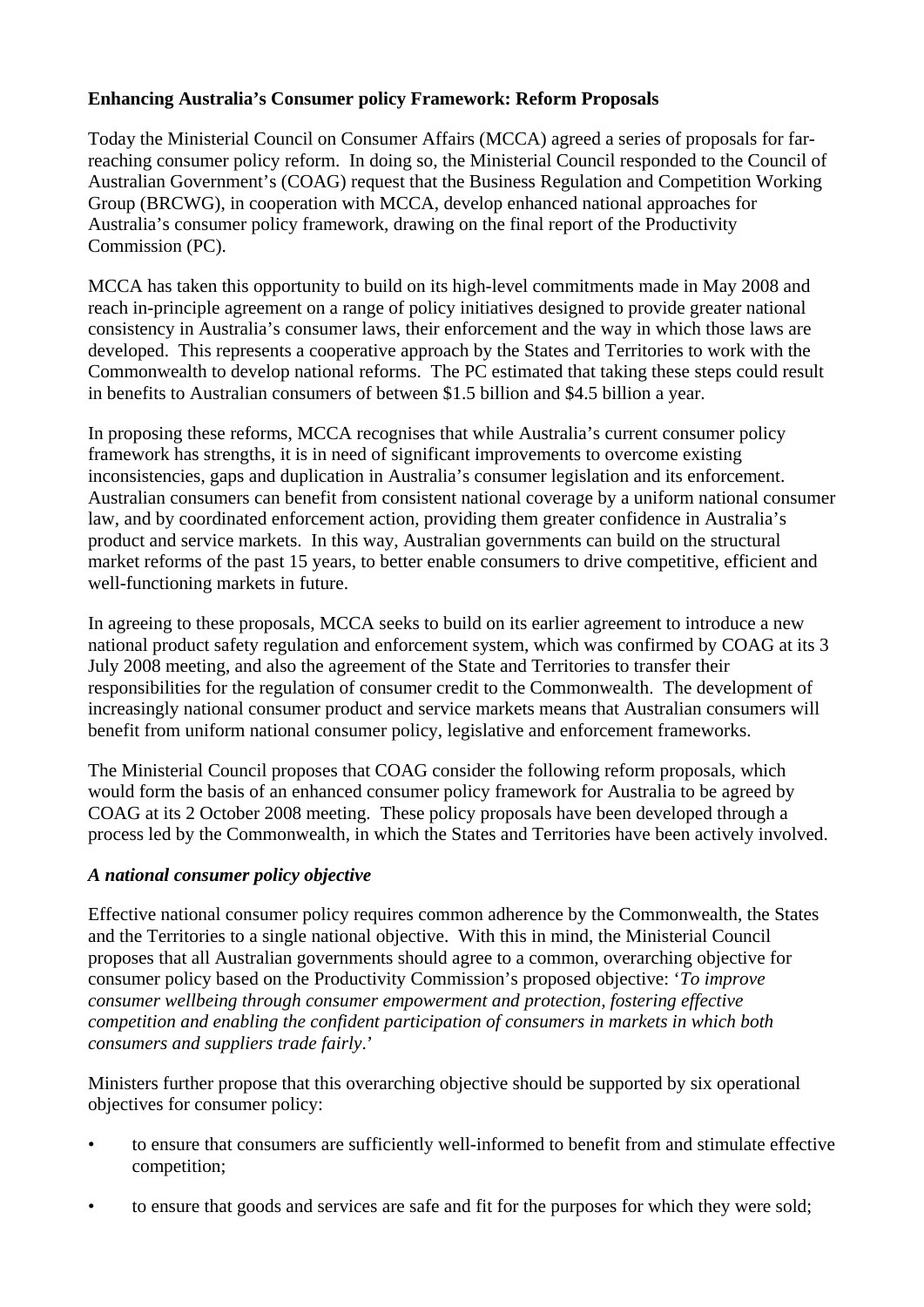- to prevent practices that are unfair;
- to meet the needs of those consumers who are most vulnerable or are at the greatest disadvantage;
- to provide accessible and timely redress where consumer detriment has occurred; and
- to promote proportionate, risk-based enforcement.

# *A national consumer law*

The keystone of the proposed enhanced national consumer policy framework is a single national consumer law, which represents best practice regulation. A single national consumer law will enhance individual consumer well-being, further assist in the development of a single national economy, reduce burdens on business and facilitate well-functioning markets, to the benefit of all Australian consumers and businesses.

The Ministerial Council proposes that all Australian governments should agree to adopt a new national consumer law, which operates in all Australian jurisdictions and which remains consistent. This law should be based on the current consumer protection provisions of the *Trade Practices Act 1974* (TPA) and also incorporate appropriate amendments reflecting best practice in state and territory legislation.

The Ministerial Council further proposes that:

- the new national consumer law should be developed by the agreement of all Australian governments and made law through an application legislation scheme, with the Commonwealth as the lead legislator and the States and Territories applying the new national consumer law (as amended from time to time) as part of their own laws;
- national consumer law provisions should apply to all sectors of the economy. However, Ministers also recognise that existing constitutional issues may mean that the financial services sector will need to retain a distinct legislative framework. In this regard, Ministers note the Commonwealth's position that there should be an ongoing commitment by the Australian Government to consistency between the national consumer law's provisions and consumer provisions in credit and financial services laws, to the extent that it is practicable to do so; and
- amendments to the national consumer law must be agreed by governments according to an Inter-Governmental Agreement, which will provide, among other things, for the amendments to be agreed by the Commonwealth plus four state and territory governments, of which three must be states, noting that these arrangements will require endorsement by COAG on 2 October 2008.

# *Unfair contract terms*

As part of the proposed national consumer law, the Ministerial Council proposes that it should include a provision that addresses unfair contract terms. The provision should have the following features:

• the term is unfair when it causes a significant imbalance in the parties' rights and obligations arising under the contract and it is not reasonably necessary to protect the legitimate interests of the supplier;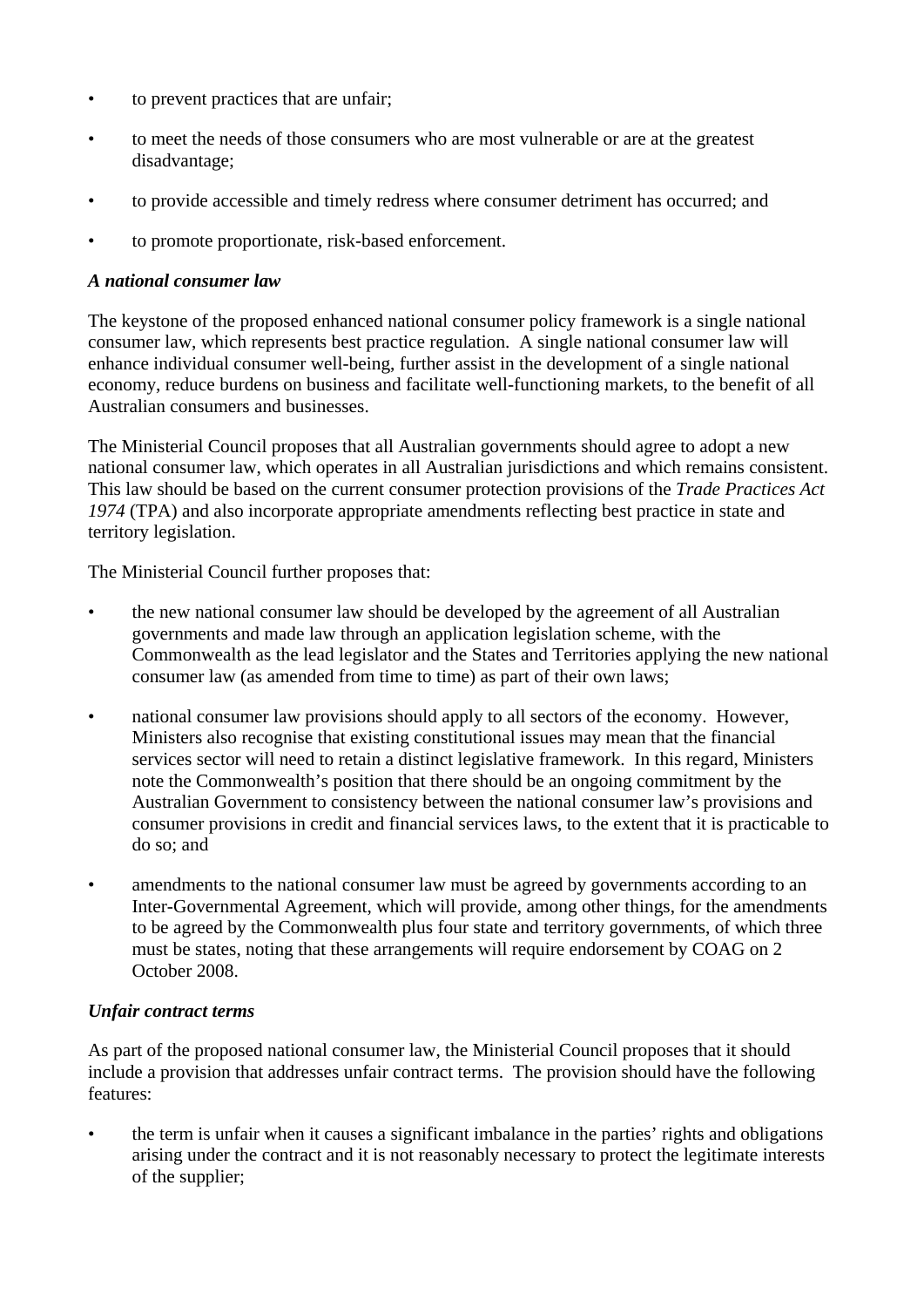- a remedy could only be applied where the claimant shows detriment, or a substantial likelihood of detriment, to the consumer (individually or as a class). Detriment is not limited to financial detriment;
- it would relate only to standard form (ie non-negotiated) contracts. Should a supplier allege that the contract at issue is not a standard form contract, then the onus will be on the supplier to prove that it is not;
- it would exclude the upfront price of the good or service, using the approach currently adopted in regulation 6(2) of the United Kingdom's *Unfair Terms in Consumer Contracts Regulations 1999*; and
- it would require all of the circumstances of the contract to be considered, taking into account the broader interests of consumers, as well as the particular consumers affected.

Where these criteria are met, the unfair term would be voided only for the contracts of those consumers or class of consumers subject to detriment (or the substantial likelihood thereof), with suppliers also potentially liable to damages for that detriment, along with other remedies available under the *Trade Practices Act 1974*.

The drafting of any new provision should ensure the potential for private (and regulator-led) representative actions for damages by a class of consumers detrimentally affected by unfair contract terms, in keeping with the PC's recommendation that representative actions be improved.

The provision should also permit the prescription of certain terms that are, in all circumstances, considered to be unfair. This regulation making power would rest with the Commonwealth minister, who would prescribe terms in accordance with the national consumer law amendment process set out in the Inter-Governmental Agreement and the requirements of regulatory impact assessment.

The provision should be supported by national guidance on its enforcement, developed by the national and State and Territory regulators, in accordance with a process set out in the Inter-Government Agreement.

Transitional arrangements should be put in place after enactment, which would give businesses the time to modify their contracts.

The operation and effects of the new provision should be reviewed within seven years of its introduction.

# *Enforcement of the national consumer law*

In implementing a new national consumer law, the Ministerial Council recognises the importance of ensuring that enforcement arrangements can address the needs of all Australian consumers effectively, including the most vulnerable and disadvantaged. In this respect, Ministers are mindful of the findings of the PC, which concluded that current enforcement arrangements could be greatly enhanced.

To this end, Ministers propose that:

enforcement of the national consumer law will be shared between the ACCC and the State and Territory offices of fair trading, supported by formal agreements between these enforcement bodies that cover arrangements for communication between them and the coordination of their activities;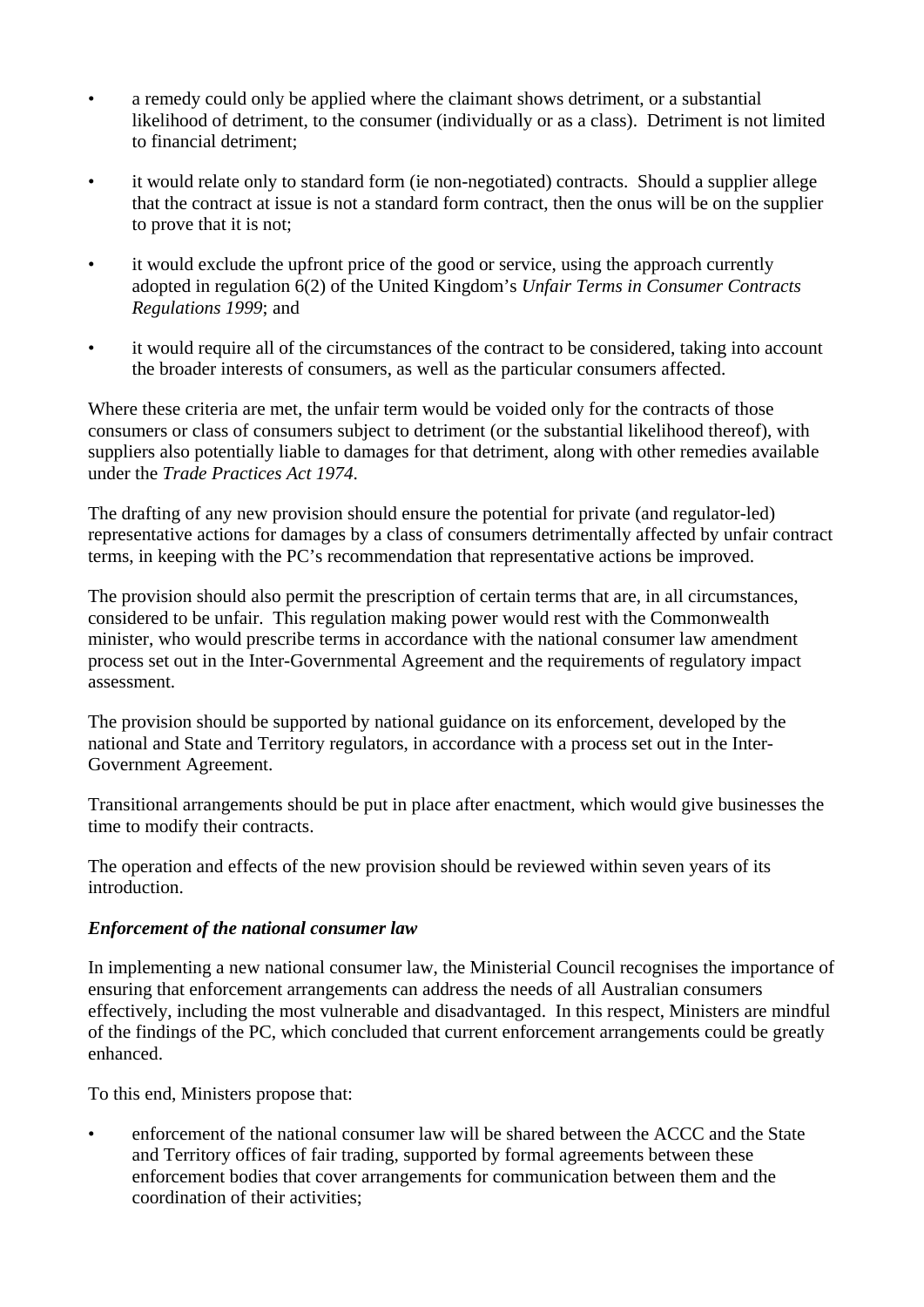- at the Commonwealth level, ASIC will have primary responsibility for the enforcement of consumer laws relating to financial services, and the States and Territories will retain their enforcement powers in this area, and ASIC will assume primary responsibility for enforcing national consumer credit laws; and
- all enforcement arrangements should be reviewed by COAG within seven years after the commencement of the new national consumer law.

The Ministerial Council also proposes that enforcement and redress powers for regulators should be enhanced under the national consumer law, as recommended by the PC and as previously agreed by the Ministerial Council, through the inclusion of civil pecuniary penalties, disqualification orders, substantiation notices and public warning powers and infringement notices (to the extent permitted by relevant Commonwealth and State and Territory laws and policies). Consumer regulators should also be able to take representative actions on behalf of consumers not party to court proceedings and have the power to gather evidence until substantive proceedings have commenced.

Ministers recognise the need for consistent and timely national information as a basis for improving the general understanding of existing and developing consumer policy issues. To this end, the Ministerial Council proposes that the consumer regulators should be required to report annually to it, in a nationally consistent manner, on common enforcement issues, or consumer issues arising from their enforcement activities.

The Ministerial Council recognises that consumer law enforcement bodies need to share information in order to provide comprehensive enforcement coverage. To this end, it proposes that all Australian consumer regulators consistently participate in the AUZSHARE complaints database.

## *Consumer information*

The Ministerial Council also recognises that consumers must access a range of consumer law enforcement bodies and other bodies providing consumer assistance and advice. In keeping with the PC's recommendation, the Ministerial Council also proposes that the Commonwealth would work in consultation with State and Territory governments to develop an enhanced national webbased information tool for guiding consumers to the appropriate dispute resolution body, as well as providing other consumer information. It should be subject to consumer testing to ensure that it is easy to use and has the appropriate content.

#### *Consumer research and advocacy*

Ministers recognise the importance of evidence-based policy, supported by robust research and effective stakeholder advocacy. To this end, Ministers propose that the Commonwealth will work with the States and Territories to further develop the effectiveness of consumer representation and consumer policy research nationally.

# *Review of sector specific laws*

The Ministerial Council notes the Productivity Commission's recommendation that the BRCWG, in consultation with MCCA, should oversee a process to identify unnecessary or divergent industryspecific consumer regulation with a view to repealing or harmonising it across jurisdictions where beneficial, and that the BRCWG has commenced a process to do this.

# *Other issues for noting*

In making these proposals, the Ministerial Council also notes that a number of other areas of consumer policy are being considered and developed as part of other processes: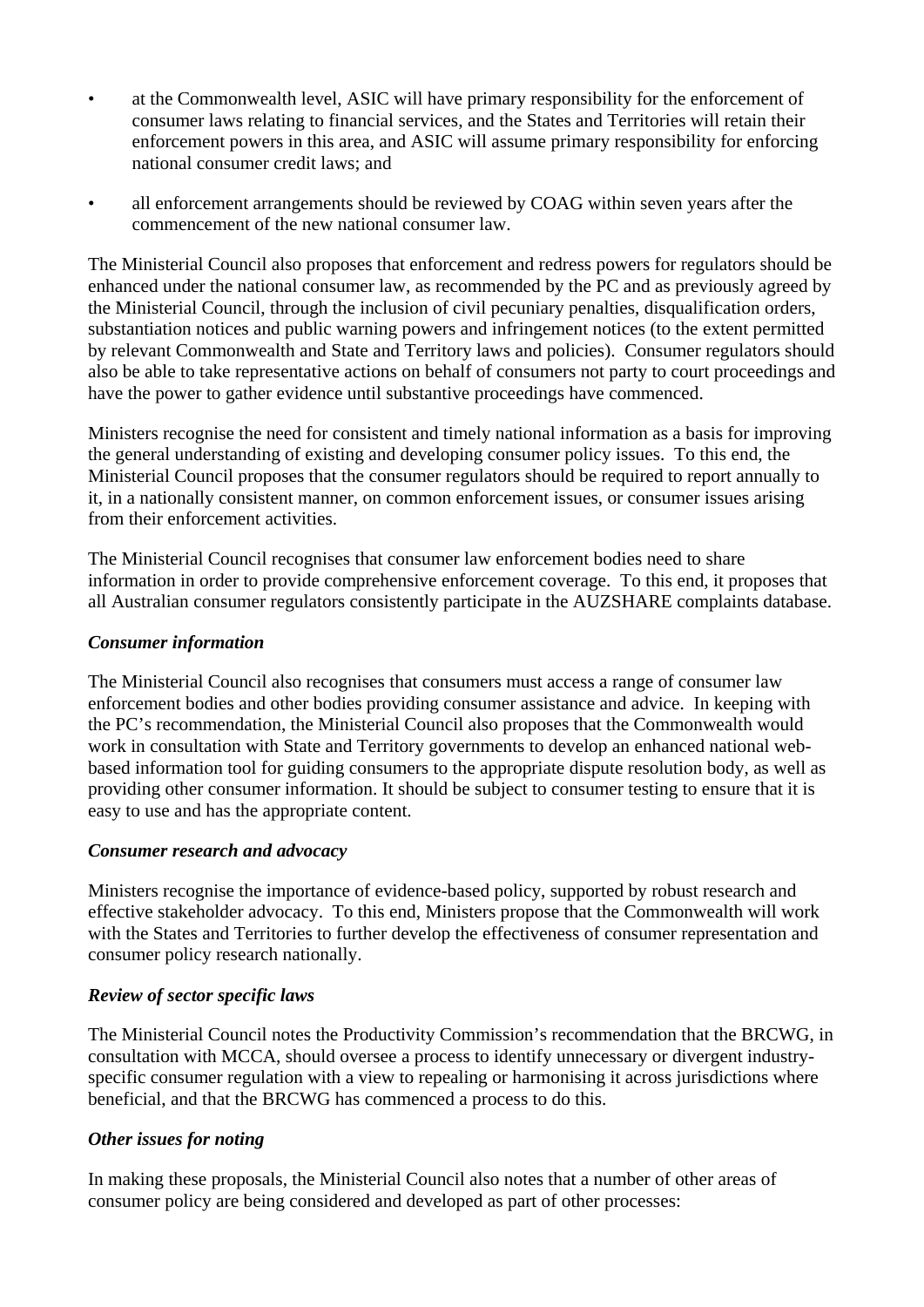Ministers note that implied warranty and condition laws, including a consideration of 'lemon' laws, require review (as agreed by the Council on 23 May 2008), and further note that, as a part of the incorporation of these provisions into the national consumer law, further steps should be taken to educate consumers and business as to their rights and responsibilities by Australian governments.

Ministers note that the Commonwealth Attorney-General is considering initiatives to improve access to justice for all claimants in Commonwealth courts, including consumers, and agrees that the Commonwealth will work with the States and the Territories to consider enhancements to the procedures of small claims courts and tribunals so as to create greater national consistency for consumer law actions, as well as considering the need for changes to arrangements for class actions in the Federal Court of Australia.

Ministers note that SCAG is currently considering legal aid policy and funding in the context of COAG's new framework for Commonwealth-State relations.

Ministers propose that Australian governments should review the effectiveness and consistency of alternative dispute resolution (ADR) schemes both within and across industry sectors throughout Australia.

## *Progress on other recommendations*

Ministers also propose that COAG should note that:

- the Australian Government is working with the States and Territories to implement a new product safety system in line with COAG's decision in July 2008 and that this process will be completed by mid-2010; and
- the Ministerial Council's National Education and Information Advisory Taskforce is currently pursuing an evaluation of the effectiveness of publicly available consumer information.

#### *Implementation*

Ministers have given preliminary consideration to the issue of implementing these reforms, and have agreed an indicative implementation plan to propose to the BRCWG, with a proposed date for completing the policy development and implementation process by the end of 2011. Ministers recognise that there is a need for much of the detail of these proposals to be further developed as part of the policy development and implementation process and further note that individual jurisdictions are already engaged in discussions to identify the scope of this work.

#### **Update on Consumer Product Safety Reform**

MCCA noted that at its meeting on 3 July 2008, the Council of Australian Governments endorsed the model for reform of product safety regulatory arrangements that was recommended by MCCA at its May 2008 meeting. The revised regulatory arrangements will be implemented by mid-2010.

MCCA recognised the significant work undertaken to harmonise existing bans and standards.

# **National Trade Licensing**

Ministers expressed support for a national system of occupational licensing underpinned by cooperative State and Territory legislation.

A national licensing system will introduce uniform requirements across Australia and will allow businesses and individuals to move seamlessly between jurisdictions without the need for multiple